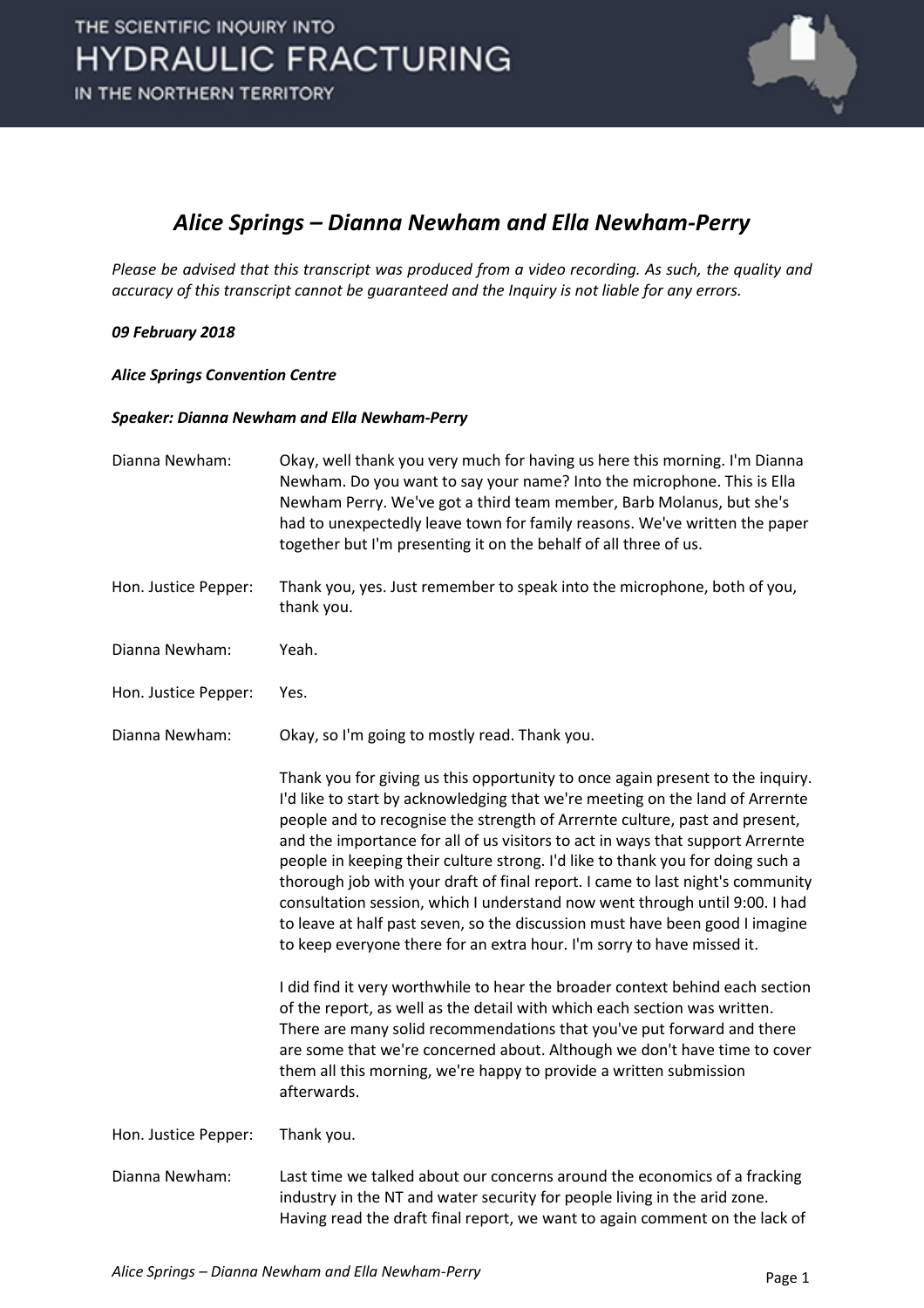

real economic benefit to the people of the NT in the development of an onshore shale gas industry and we're kind of just wondering if the supposed benefits of fracking are dubious, why are we even contemplating this industry, even with high levels of regulation to mitigate the risks? Why entertain the risks at all if there are no real benefits.

Our second point is that no matter how highly regulated the risks might be, the industry will still be a contributor to global warming. Introducing a new industry that adds to our global warming emissions instead of acting to reduce them, I feel is simply no longer morally acceptable. Especially we've had another hot summer that's sort of broken records and all the rest of it.

Finally, while we commend the scientific panel for their many solid recommendations you've put forward, it seems from our reading of the draft final report that there's essentially a bit of a loophole around exploration, so we'd like to stress that all the regulations need to be for exploration as well as production.

I'll just go into detail briefly for each of those points and just keeping an eye on the time.

The first point's the economic impacts of a potential shale gas development in the NT. The Inquiry notes and I quote from page 13 of the summary report, "That it is apparent that there is considerable uncertainty about the likely scale and rate of development of any shale gas industry in the NT if the moratorium is lifted." ACIL Allen's report states that there is a very high probability that an unconventional gas industry would fail to commercialise in the NT, this is that shale-calm scenario. It also states that there is very low or low probability of their highest production scenario, the shale-gale scenario. Even in the low probability gale scenario, ACIL estimate direct and indirect employment in the NT would be only 524 full time equivalent jobs in any year over a 25 year period. This represents just half of 1% of employment in the NT. Similarly, ACIL estimates that the gale scenario would see an increase in territory government revenue of 143.2 million per year, which is just 2% of budget revenue.

ACIL's probability assessment echoes those of industry analysts who think it unlikely unconventional gas development in the NT can be commercially viable given likely high cost of production and distance from markets. Despite this rare consensus from economists, that an unconventional gas industry in the NT would be low probability and have little impact on employment or revenue, I noted in the Inquiry's draft report a different picture is painted. I quote from page 327, "ACIL Allen's economic impact assessment modelling reports that lifting the moratorium on hydraulic fracturing in the NT will deliver tangible economic benefits in the form of increased income, output, employment and taxation revenue and stronger population growth."

In last night's presentation by Justice Pepper, the estimates of ACIL Allen of jobs, population growth and income are all very small, even in the most developed scenario over a 25 year period. The draft report makes no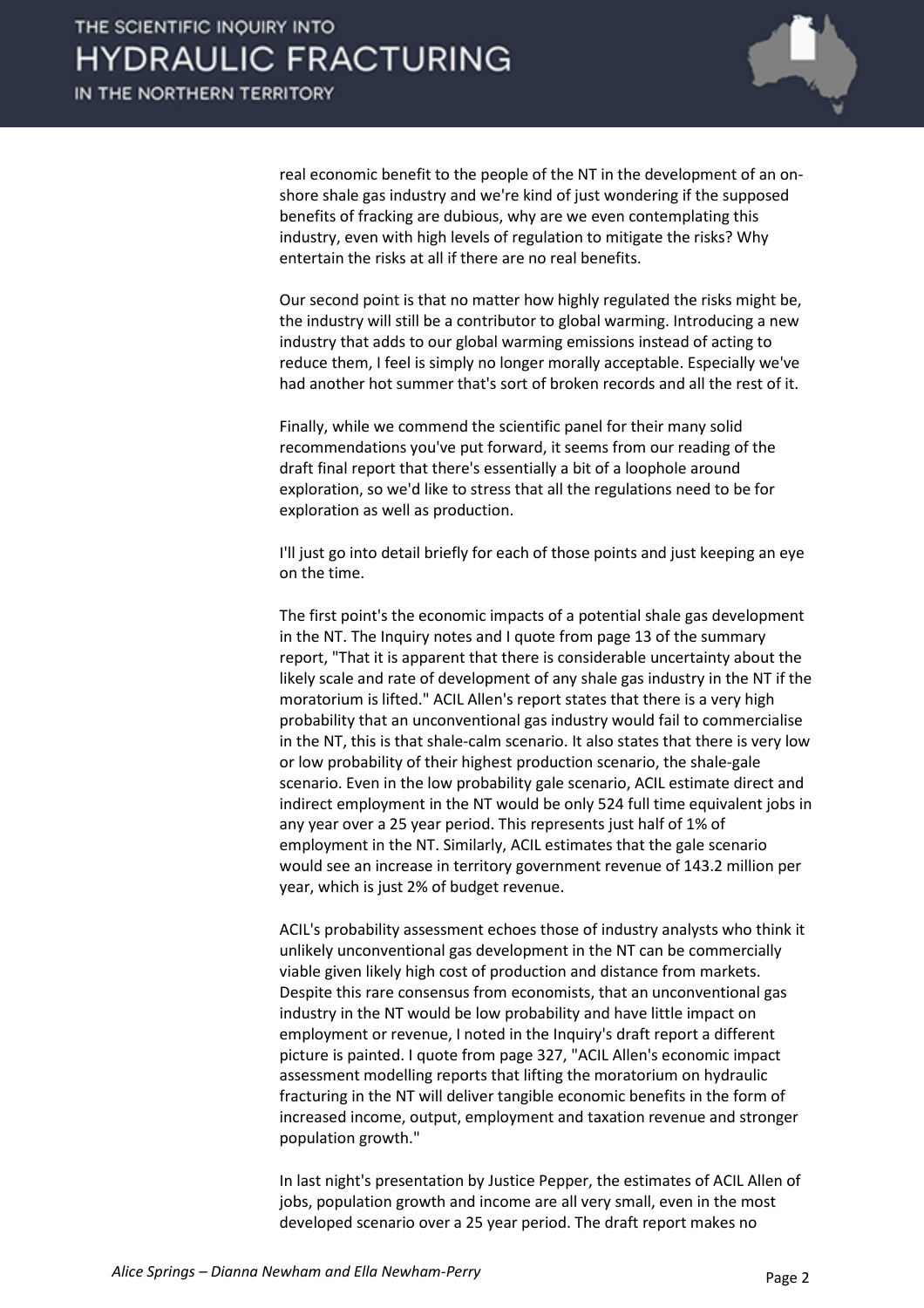

mention of ACIL's assessment of the probability of its different modelled scenarios. ACIL's report makes it clear that should be a key point raised in the final report. The recommendations in the draft report section on economic impact, section 13, assume an industry that is economically viable while it is clear that the Inquiry's own commissioned economic analysis questions this.

Multiple media reports have misreported ACIL Allen's economic analysis, giving the impression that an unconventional gas industry could be an employer 26 times greater than ACIL's best case assessment. In the politically charged atmosphere of gas policy, these omissions and misrepresentations of ACIL's results make evidence-based policy even more difficult to achieve. Those of us who have prioritised our time to read the report and appendices to make submissions would be in the minority, but most Territorians would only know what is being said through the media. It's therefore of paramount importance for all of us that the media are not being fed information that lacks all the detail to put it into context.

I'll go into our second point now. Climate change. Our next point is that in a period of increasing global temperatures, it makes no sense to us to continue to invest in an industry that uses fossil fuels and adds to global warming and climate change. The draft financial report notes, from page 219, "for any new onshore shale gas field in the NT, the panel has assessed the risks to climate change associated with greenhouse gas emissions, including methane, and assessed that each of these risks, without any further mitigation to be medium. As each of the assessed risks is medium, further mitigation is required to achieve an acceptable level of risk. The decision on the extent of mitigation required has been guided by the principles of environmentally sustainable development while at the same time recognising that there are community concerns and lack of trust with industry and with the government's ability to adequately manage and control industry."

We're not convinced that the mitigation measures put forward by the Inquiry panel are sufficient for two reasons. Firstly, because a number of them, such as Recommendations 9.2 and 9.3 relate only to production and not to the exploration phase of the fracking industry. Secondly, these risks, from my understanding, are thought by the Inquiry panel to be reduced from medium to acceptable only if they are all implemented and all implemented in full. I return to the point made by the Panel itself that we are entrusting the task of managing risk reduction to an industry that the community lacks trust in and to a government that the community already doubts has the ability to adequately manage and control the industry.

I was part of the team that knocked on doors within the electorate of Braitling in 2016 and through personal experience and discussion at that time there was strong evidence to support the panel's statement around these levels of distrust. Not only were 89% opposed to fracking in the NT, the many discussions we had while door knocking only reinforced the conclusions that the inquiry panel has come to.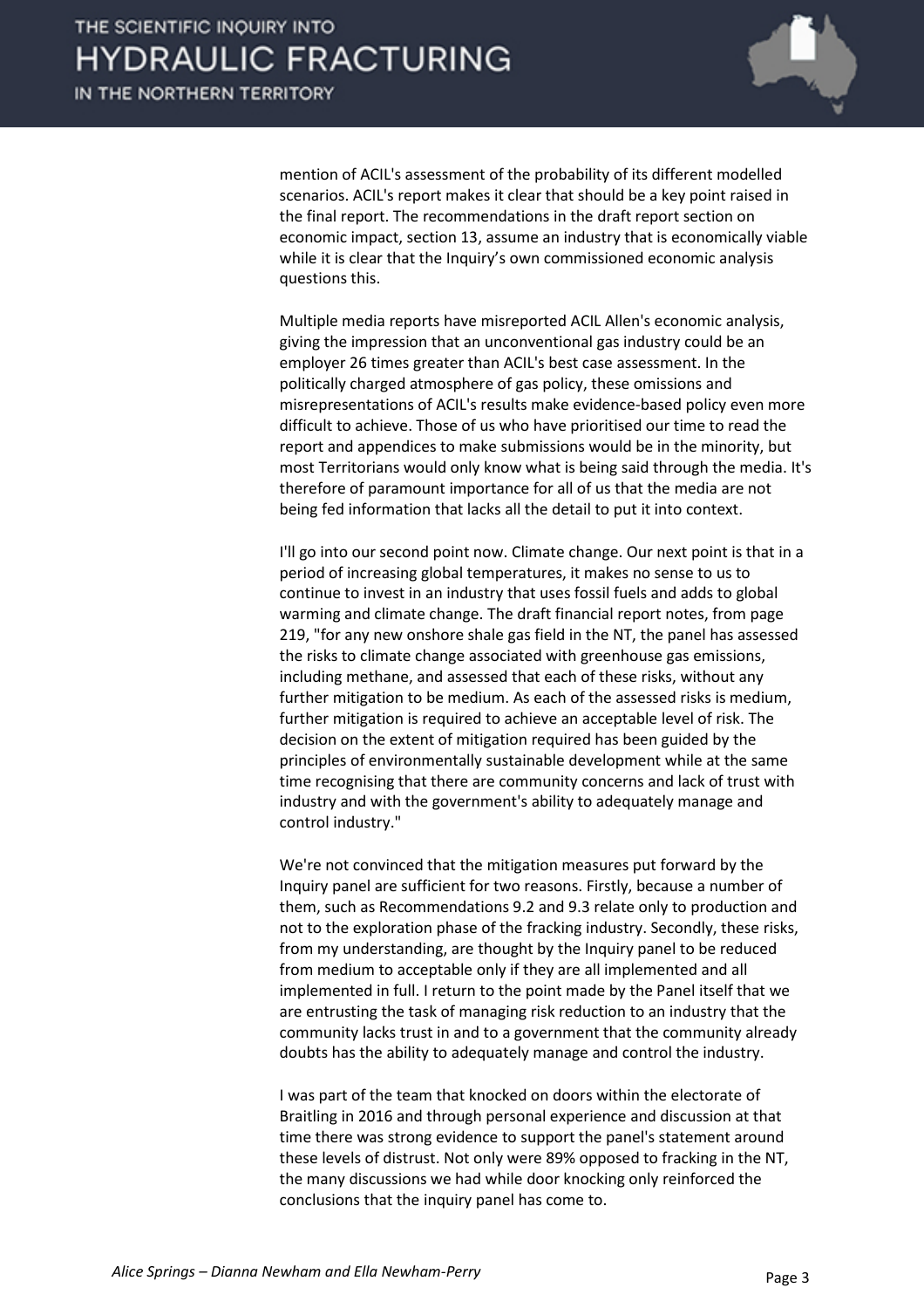

Should these measures, suggested by the Inquiry Panel not be taken up by government or not be adhered to by the industry, the risks are, as outlined in the report, fugitive emissions, I expect from natural gas production in the NT are expected to be about 3% of Australia's methane emissions. There is yet a notable amount of abnormal levels of fugitive methane emission from any new shale gas industry in the NT. Greenhouse gas emissions from any new shale gas field would contribute to around 5% of Australia's greenhouse gas emissions and fugitive methane emissions from decommissioned wells is assessed as a medium risk.

These emissions are not isolated. In conjunction with other developments, they all contribute to global warming. I would like to know how these emissions, even if kept as low as possible, fit into Australia's commitments under the UN Paris Climate Agreement to reduce greenhouse gas emissions to 26 to 28% below 2005 levels by 2030.

Personally, I feel great alarm at the thought of global warming. I also feel a responsibility to act, because surely we will be questioned by our children and grandchildren about why we let this happen. We do not know what the world will become with global warming, but we are leaving these consequences to our children to bear. This does not sound like intergenerational equity to me.

Our last point is regulation through the exploration phase. From our reading of the report, it seems that there is essentially a loophole around exploration. While we commend the panel for its recommendations around well integrity, such as Recommendations 5.3 and 5.4, again we just want to stress that they need to be for exploration as well as production.

We'd like to particularly point out that our concerns to make sure these regulations are for the exploration phase are particularly filled in relation to the risks of water. These risks are very large to this community living in the arid zone and wholly dependent on ground water. The draft final report recommends, from page 120, that a Strategic Regional Environmental and Baseline Assessment, the SREBA, be undertaken to provide more detailed information on the ground water resources before any approvals are granted for shale gas production. The recommendations that follow from this, Recommendations 7.1, 7.4 and 7.11, specifically refer only to the production phase of any onshore unconventional shale gas industry.

In concluding, I thank the Panel once again for giving us the opportunity to participate in the Inquiry. Chief Minister Michael Gunner must stand firm against pressures to open the territory to an onshore unconventional shale gas industry and instead must act to ban fracking to protect all Territorians and our natural environment into the future. Now, my daughter Ella would like to say a few words.

Ella Newham-Perry: Hi, my name's Ella Newham-Perry and I was born in Alice Springs. I don't think fracking's a good idea because it might wreck the water and then us kids'll have to deal with that. I think solar would be a better idea. Thanks.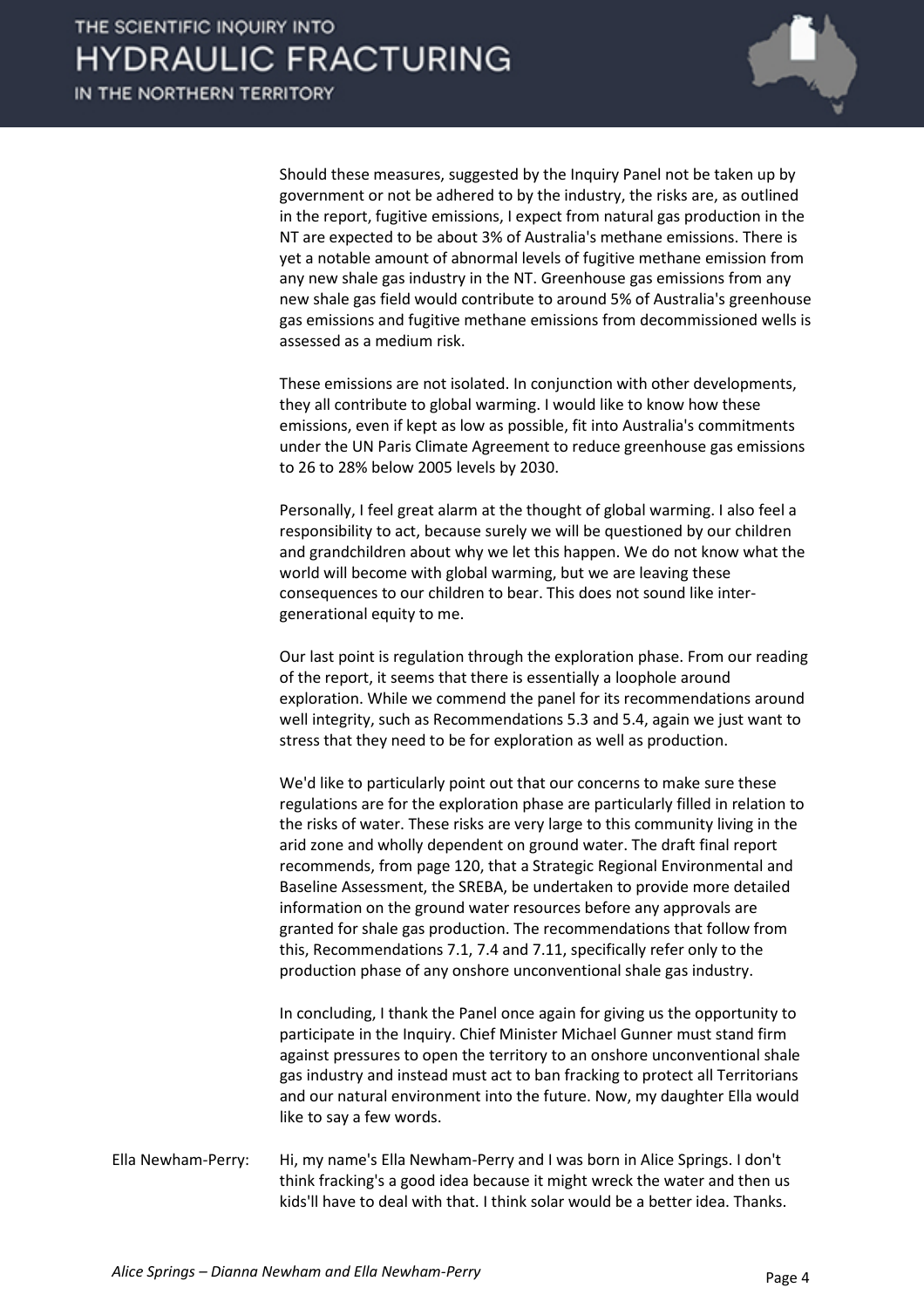## THE SCIENTIFIC INQUIRY INTO **HYDRAULIC FRACTURING**

IN THE NORTHERN TERRITORY



| Dianna Newham:       | Okay. Oh, sorry you might have questions. We're done.                                                                                                                                                                                                                                                                                                                                                                                                                                                                                                                                                                                                                                                                                                                                                                                                     |
|----------------------|-----------------------------------------------------------------------------------------------------------------------------------------------------------------------------------------------------------------------------------------------------------------------------------------------------------------------------------------------------------------------------------------------------------------------------------------------------------------------------------------------------------------------------------------------------------------------------------------------------------------------------------------------------------------------------------------------------------------------------------------------------------------------------------------------------------------------------------------------------------|
| Hon. Justice Pepper: | Thank you very much. Thank you very much to both of you for your<br>presentations. Yes, we would certainly appreciate if you've got a written<br>document, if that could be, if it's ready, to give that to the task force and -                                                                                                                                                                                                                                                                                                                                                                                                                                                                                                                                                                                                                          |
| Dianna Newham:       | Otherwise we can email it, because I've kind of scribbled on this version.                                                                                                                                                                                                                                                                                                                                                                                                                                                                                                                                                                                                                                                                                                                                                                                |
| Hon. Justice Pepper: | If you could do that sooner rather than later, that would be good.<br>Wonderful, thank you.                                                                                                                                                                                                                                                                                                                                                                                                                                                                                                                                                                                                                                                                                                                                                               |
|                      | Just I guess a question, a couple of points of clarification. Perhaps in reverse<br>order. It's apparent that perhaps we haven't made this sufficiently clear in<br>the report and we will do so. Many of the recommendations are in fact to be<br>implemented before production and before exploration and the well<br>integrity ones that you mentioned, for example, are certainly, they are<br>recommendations, they are reforms that we believe must be implemented<br>now.                                                                                                                                                                                                                                                                                                                                                                          |
| Dianna Newham:       | Okay.                                                                                                                                                                                                                                                                                                                                                                                                                                                                                                                                                                                                                                                                                                                                                                                                                                                     |
| Hon. Justice Pepper: | Before anything happens.                                                                                                                                                                                                                                                                                                                                                                                                                                                                                                                                                                                                                                                                                                                                                                                                                                  |
|                      | Not all of them. I accept not all of them and certainly it's, at present the<br>recommendation for SREBA, or Strategic Regional Environmental Baseline<br>Assessment was as it presently stands is post-exploration, pre-production.<br>Certainly we need to go through and I think indicate more clearly where the<br>recommendations are directed in terms of the timing of any operation.                                                                                                                                                                                                                                                                                                                                                                                                                                                              |
| Dianna Newham:       | I worked as an anthropologist for an Aboriginal organisation throughout the<br>early 2000s and we were heavily  it was when lots of mining was<br>happening, that mining boom was big. It was for nickel. Lots of nickel<br>exploration happening in that part of the desert. I don't understand gas very<br>well, but I understand, I remember those, the work program clearances. It<br>was like soil samples, electromagnetic surveys, and then the drill, you know,<br>at the final stage of the exploration was drill core analysis. It just seems to<br>me that the technology and process for fracking is the same at exploration<br>or production. It's the scale that's different but the risks of a frack going<br>wrong could happen anywhere. It's not the same as say, nickel or something<br>where it's a slow gradual lead up into impact. |
|                      | I understand the scale is different at exploration and production for fracking,<br>but the technology and the process is the same. I guess that's why I feel that<br>this form of gas mineral kind of exploration is different to other forms. I only<br>have experience of nickel, but that's sort of where I was thinking about this<br>from, from there.                                                                                                                                                                                                                                                                                                                                                                                                                                                                                               |
| Hon. Justice Pepper: | I understand. Thank you.                                                                                                                                                                                                                                                                                                                                                                                                                                                                                                                                                                                                                                                                                                                                                                                                                                  |
|                      | Going back to the economic submission that you put. I just want to make it                                                                                                                                                                                                                                                                                                                                                                                                                                                                                                                                                                                                                                                                                                                                                                                |

perfectly clear that we never asked ACIL Allen to do an assessment on the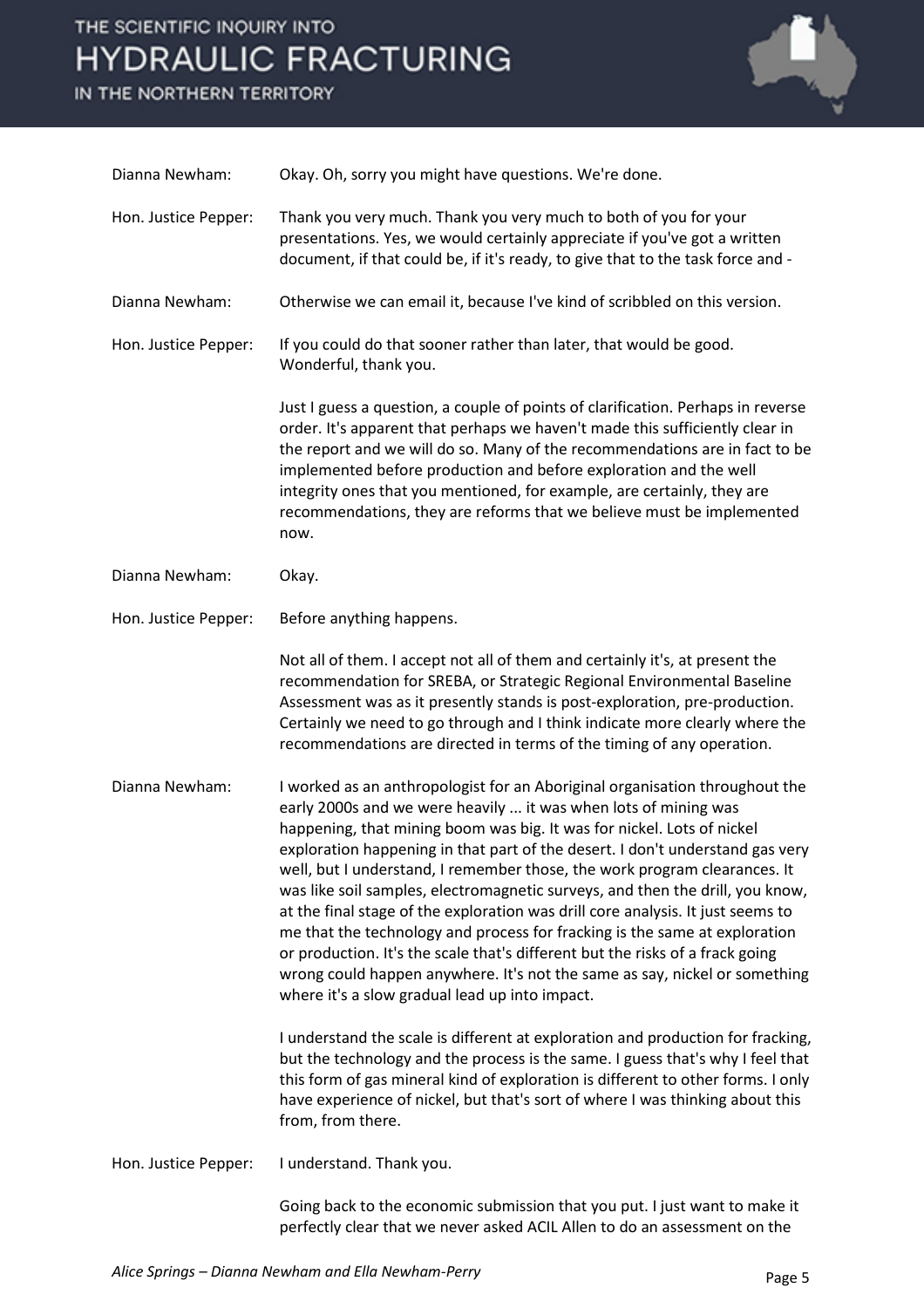

commercial viability of this industry. They can't. It's impossible to do so on the basis of one well that has been drilled and which we have data for.

I've read in some submissions, particularly Australia Institute and certainly that's been picked up in some media, that's what we did. The suggestion is that's what we asked them to do and that's what they provided and that is was unviable.

That's not what we asked them to do. That's not what they did. That's not what they said. There has been I think a misrepresentation in that respect. The other thing of course to note is that we asked them to be very conservative and indeed I think that the large scale development that they modelled was done on the basis of 670 wells. Industry estimates at the moment put that at double, approximately double. Again, I just reflect upon that.

- Dianna Newham: Yeah, and I take that point. You said that very clearly last night that they ... it wasn't a sort of economically feasibility study into the industry. I guess just from reading those various scenarios. Just back to our point, not a lot of benefit. As you said, conservative, but there didn't seem to be a lot of benefit.
- Hon. Justice Pepper: And it's uncertain. We just don't ... we asked both ACIL Allen and Coffey to do something which was very difficult to do, which was provide us with a, in one case, a framework and in another case a model on an industry that does not yet exist, because we want to at least have some guidance, some sort of idea of whether or not this will bring anything to the Territory. ACIL Allen has said based on very conservative estimates that it will bring something. I'm not putting it any lower or higher than that, as I said, but that is attended to by a relatively high degree of uncertainty. There's no question about that whatsoever.
- Dianna Newham: Yeah and that's our point, exactly.
- Hon. Justice Pepper: Any questions? This is Dr. Beck.
- Dr. Vaughan Beck: Thank you very much for your comments and observations regarding greenhouse gases. The panel is of a mind that we believe in global science and are concerned about the implications of that in terms of temperature rise and so forth. Your comments are duly noted. They accord with a number of ... they are similar to a number of other comments that we have received and they will be taken into account in the preparation of the final report.
- Dianna Newham: Well thank you. I guess ultimately, that question where does this fit within our commitments, our international commitments and some of us feel there's a moral commitment as well. There's certainly international commitments to act. I understand. Those figures are low, 5%, 3%. But it all adds up, but it all adds up. If Adani goes ahead, it all adds up. The Great Barrier Reef's under pressure already and this is all going to be part of it. How does it all fit together?